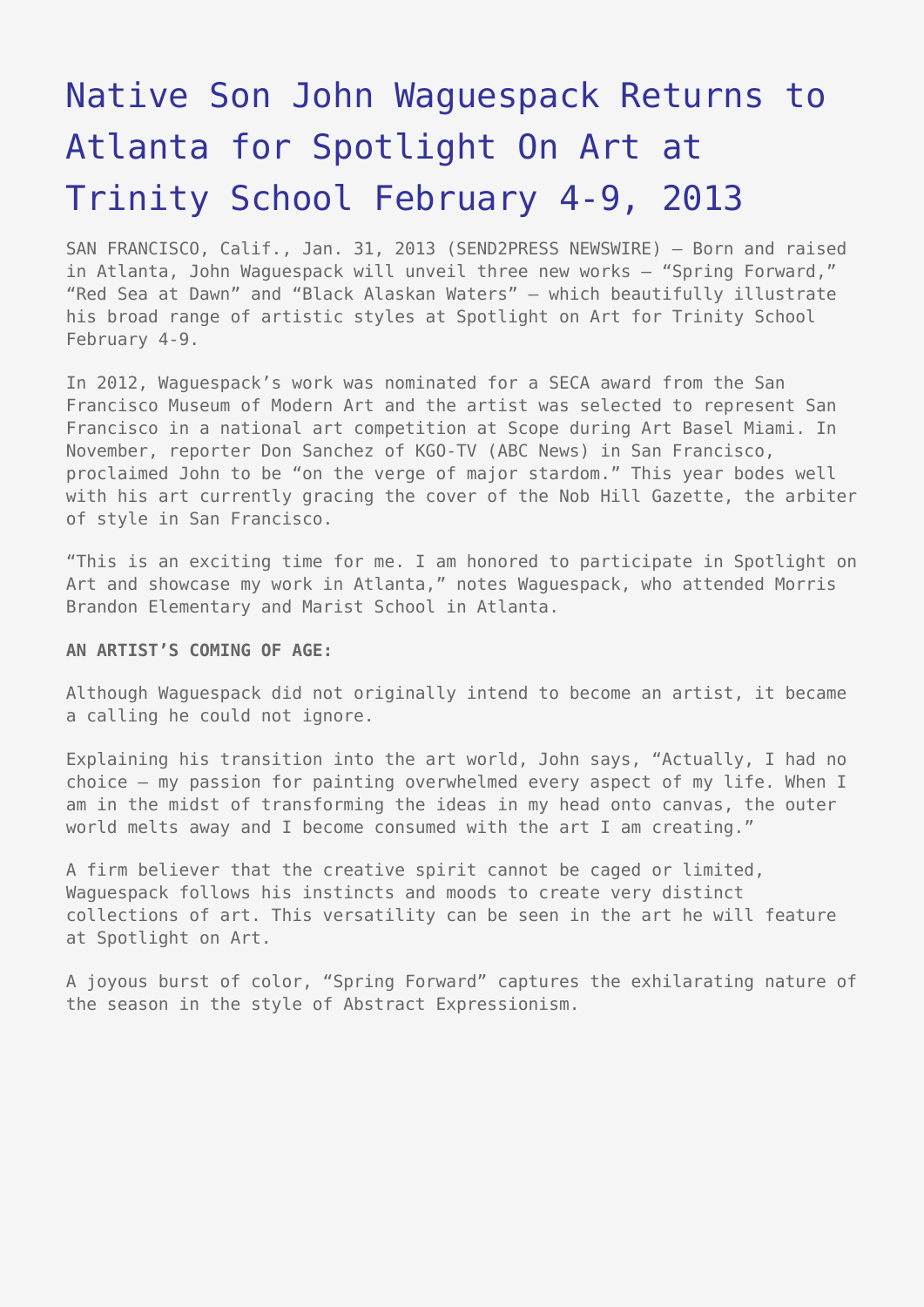

Send2Press® Newswire "Red Sea at Dawn" marries Abstract Expressionism and Linear styles for a seductive rendering of the Red Sea at dawn.

Collectors of Waguespack's art range from high-tech entrepreneurs and finance executives to some of nation's most famous chefs.

John Waguespack's art has been exhibited at Art Basel Miami's Scope Art Fair, The LA Art Show, the San Francisco Fine Art Fair, Art Pad SF, Art Aspen, The McLoughlin Gallery, 111 Minna Gallery, Los Angeles Center for Digital Arts, and The Griffin Gallery. John's artwork has recently adorned the covers of both San Francisco's 7×7 Magazine and the Nob Hill Gazette and appears in Fabrik Magazine, SF Art News, and ABC News Bay Area.

For more information about John Waguespack, please visit http://www.jwagart.com/ .

*\* PHOTO 1 Caption: SPRING FORWARD | 48 x 48 | Acrylic on Canvas.*

*\* PHOTO 2 Caption: RED SEA AT DAWN | 36 x 48 | Acrylic on Canvas.*

News issued by: John Waguespack